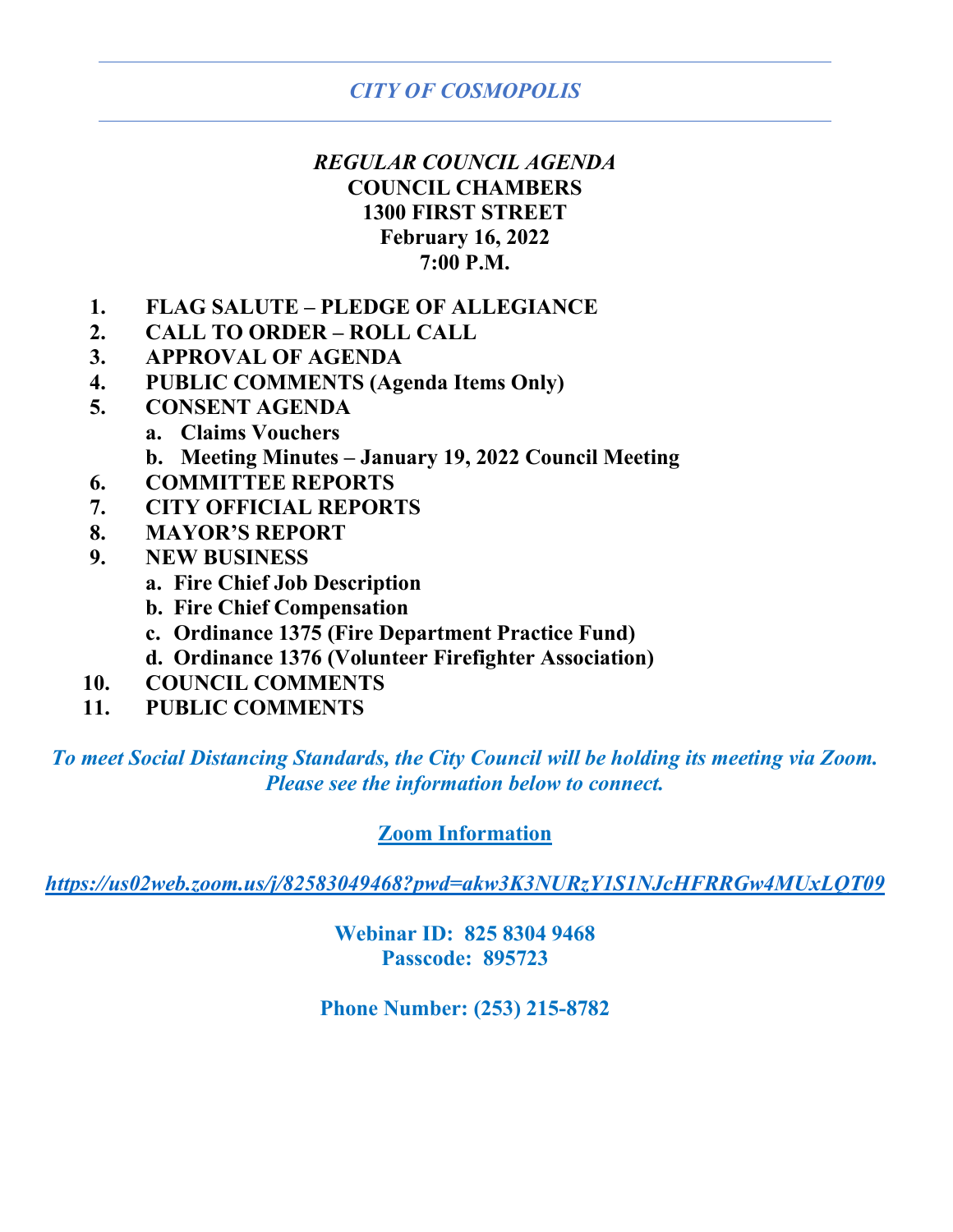### **CITY OF COSMOPOLIS Regular City Council Meeting January 19, 2021**

### **Mayor Kyle Pauley presiding.**

### **COUNCILMEMBERS PRESENT**

Candice Makos, Stana Cummings, Cody Bridges, Jim Ancich, and Miles Wenzel.

### **Oath of Office**

Mayor Pauley administered the Oath of Office to Councilmember Wenzel and Bridges.

### **STAFF PRESENT**

Attorney Steve Johnson, Police Chief Casey Stratton, City Administrator Darrin Raines, Public Works Superintendent, and Finance Director Julie Pope

### **APPROVAL OF AGENDA**

Mayor Pauley stated that we needed to remove Item G from the agenda. Councilmember Ancich made a motion to approve the agenda with the change. Councilmember Makos seconded. Motion carried.

### **GUEST SPEAKER – US REPRESENTATIVE DEREK KILMER**

Representative Kilmer discussed the ongoing pandemic and the challenging times. At the end of last year, Congress passed and the President signed the infrastructure bill. This provides Washington State with \$4.7 billion for Federal Highway and \$600 million for bridge repairs in the next five years.

### **PUBLIC COMMENT**

**Carl Sperring, 1006 Bell Dr** – Mr. Sperring stated the MOU with Aberdeen is stated to go through January 14<sup>th</sup> with a possible extension through February 15<sup>th</sup>. Mr. Sperring wanted to know if the extension has been approved. Mayor Pauley stated he and Mayor Schave have agreed to the extension. There are continued discussions.

Walt Peterson, 409 Andrews Ave - Mr. Peterson asked what the MOU costs the citizens. Mayor Pauley stated that there is no cost. This is an extension of the mutual aid agreement. Mr. Peterson asked what happens after the extension expires. Mayor Pauley stated that we will have to see what plans happen after that. Planning is continuing.

**Joseph Gebauer, 1019 Stanford Dr** – Mr. Gebauer stated that Aberdeen EMS denied a ride because Cosmopolis had not arrived first. He wants to know when we will get the Cosmopolis Fire Department back. Mayor Pauley stated that he will speak to Aberdeen Fire to find out what the issue was for that call.

**Teri Phipps, Third St** – She believes it is important that the Fire Chief live and vote in Cosmopolis. She thinks it is important that public servants live and vote in Cosmopolis.

**Ann Peery, 514 G St** – She congratulated the new Councilmembers. She wanted to ask Councilmember Bridges a question. Mayor Pauley stated that this is regarding agenda items and not to specifically to ask Councilmembers questions.

**Mack Lamb, 724 Stanford Dr –** Mr. Lamb stated that the State of Emergency that was applied that Mayor Pauley should notify up to 1000 residents and as well as the new Fire chief. He says it violates Federal and State law. It violates the recommendations and certificates for the Fire Department. He says the Chief cannot hold a position within the City per RCW.

**Shelley Schneider, 1135 Paisley Way** – She stated that they moved here in July. She says she doesn't feel as safe anymore with having Aberdeen as our Fire department. She feels we would be second on their radar. She is disappointed.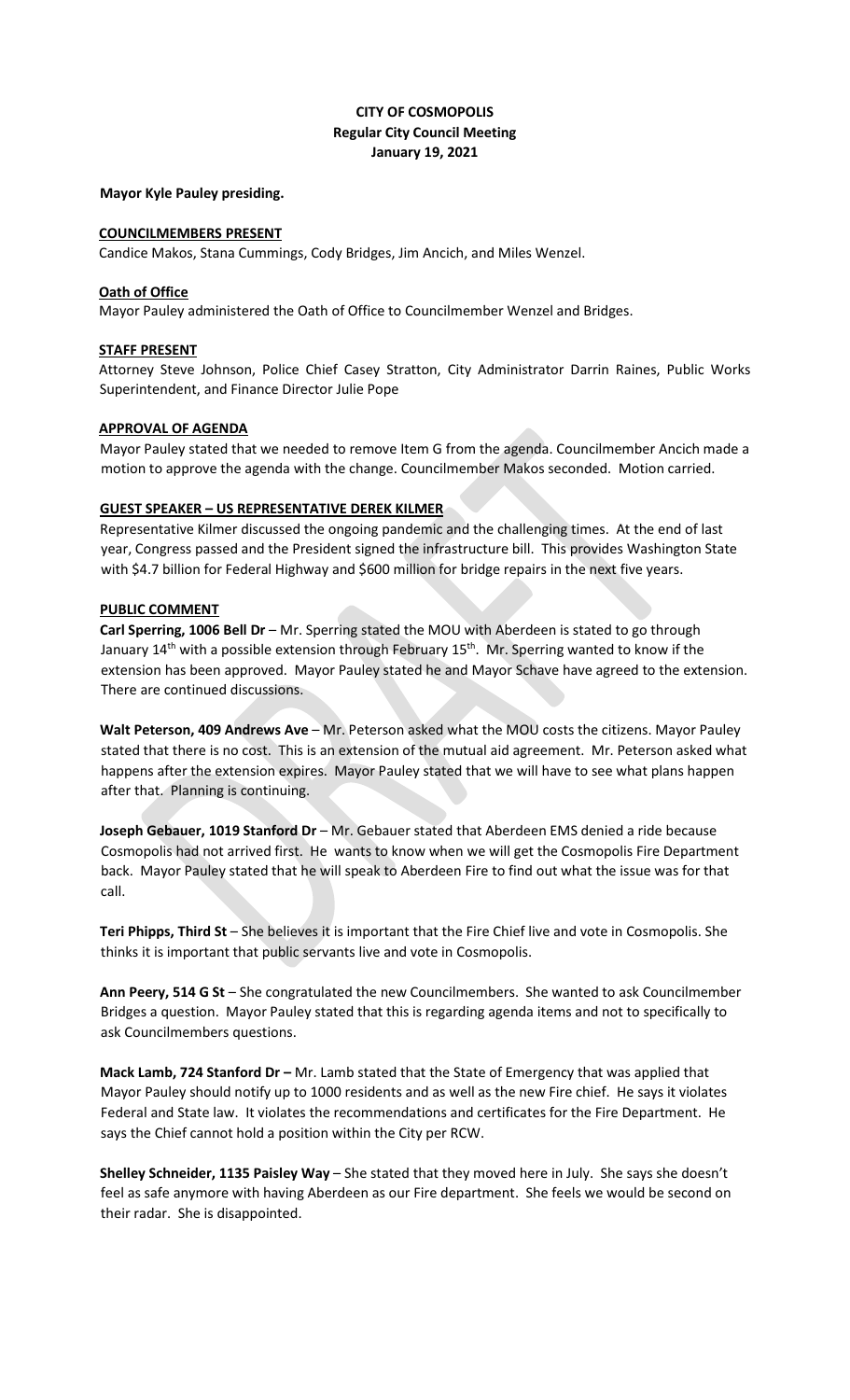### **CONSENT AGENDA**

Councilmember Ancich made a motion to approve the consent agenda. Seconded Cummings by Councilmember. Motion carried.

#### **CITY OFFICIALS**

**Police Chief Casey Stratton –** He stated that in the agenda is a contract for Connections. He says this is a valuable contract. They conduct forensic interviews for victims of sexual assault who are underage. This year's contract has increased to \$2,000. The cost is well justified. He thanked all those who attended the peaceful demonstration today at the Fire Department. They were very nice and did so peacefully. He commended them all.

**PW Superintendent Jeff Nations** - Superintendent Nations stated that Mill Creek Drive suffered quite a bit of damage. We had just under ten inches of rain from January  $5<sup>th</sup>$  through the  $7<sup>th</sup>$ . The road should be opened back up next week. During the snow around Christmas. We put down 15 tons of salt. It was done with two people as one of them were on vacation. We also had a water main break on Altenau. The City Administrator and Mayor came and helped to get it fixed. On January  $2<sup>nd</sup>$ , we had a plugged sewer main on Stanford Drive. It was a defective check valve. He thanked everyone for their hard work.

### **MAYOR'S REPORT**

Mayor Pauley stated that he issued a State of Emergency after the resignation of the Volunteer Firefighters. He entered into a temporary agreement with the City of Aberdeen to provide coverage. Ongoing discussions are occurring to rebuild our staff. This issue has dominated the focus of himself and the City Administrator. There are a number of meetings ongoing. We will ensure the residents have coverage. We did see some damage on Mill Creek Drive from the flooding. We did see some repairs this week. Grays Harbor County Emergency Management has a form to report any damage to a home or business.

#### **NEW BUSINESS**

- **A. Confirmation of Fire Chief Appointment –** Mayor Pauley appointed City Administrator Darrin Raines as an interim Fire chief. This would allow us to appoint new volunteers to the department. Councilmember Wenzel made a motion to appoint Darrin Raines as the acting Fire chief. Councilmember Cummings seconded. Mayor Pauley stated this is only an interim role until a permanent Chief can be found. Councilmember Wenzel asked for a public solicitation for the Chief position. He implored the volunteers to come back. We need to actively seek out someone. Councilmember Bridges doesn't believe it is appropriate for Darrin Raines to be the Chief even in an interim capacity. He doesn't have the experience or qualifications to take on the volunteers. Councilmember Makos feels that he is more than qualified for Darrin to become Chief in order to move forward. Mayor Pauley stated this is a titular only position. Administrator Raines stated that he really doesn't want the job, but he wants to make sure paperwork is done and we must have a Chief to accomplish this. He doesn't have the qualifications to be Chief and doesn't want to be, but he will do what he can to get this straightened out.
- **B. Council Committee Assignments** The Finance Committee is all Councilmembers. Public Works will remain with Councilmember Ancich as chair and Councilmember Makos. Parks, Recreation, and Cemetery will have Councilmember Cummings as chair and Councilmember Wenzel. The Auditing Committee will consist of Councilmembers Bridges, Ancich, Makos, and Cummings. Public Safety will have Councilmembers Wenzel and Cummings. The Finance Sub Committee will have Councilmembers Wenzel and Cummings. Councilmember Bridges feels he would best serve on the Public Safety Committee and the Auditing Committee. Councilmember Makos stated that she would like to be on the Public Safety Committee as well. Attorney Steve Johnson stated that per Cosmopolis Municipal Code 2.080.010 the committees are created and structured by the Mayor. This doesn't require Council confirmation. It is also time to appoint a Mayor Pro Tem. Councilmember Ancich is the current Mayor Pro Tem. Councilmember Wenzel nominated Councilmember Ancich. Councilmember Makos seconded. Councilmember Ancich accepted the nomination. There were no objections.
- **C. Street Light on First St –** Administrator Raines stated that this streetlight was taken out in an accident a few years back. When the report was done, everything was sent to the Washington State Department of Transportation instead of the City. There is a discrepancy with the insurance. The insurance company says the time has expired. The cost to repair is \$7,128.05. He is asking for Council approval to repair the light. Councilmember Wenzel asked where the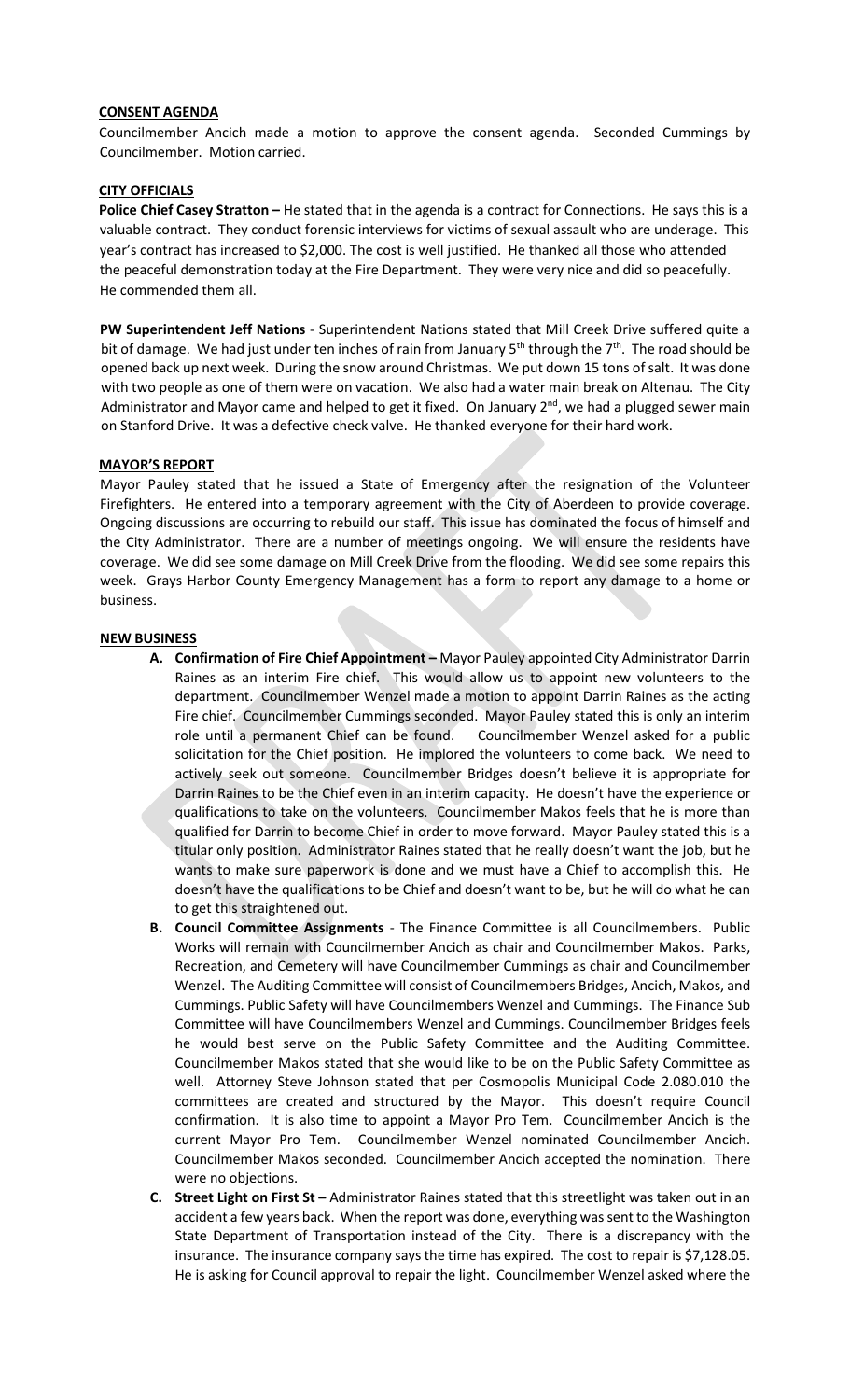funds would come from. Administrator Raines stated that this would come from the Street Fund and a budget amendment would have to be done later on this year. Councilmember Bridges asked if there is a plan to pursue reimbursement from the insurance company. Administrator Raines stated that he will be working with the City Attorney to go after the insurance company. Councilmember Wenzel made a motion to fund the streetlight repair. It was seconded by Councilmember Ancich. Motion carried.

- **D. EMS Agreement with the City of Aberdeen –** Mayor Pauley stated that this is our annual agreement with the City of Aberdeen. Councilmember Wenzel asked someone to explain what this one covers. Mayor Pauley stated that this is to provide Emergency Medical Services to the City of Cosmopolis. This is not a new agreement and has been ongoing for many years. Finance Director Pope stated that last year's cost was \$68,000 and is now \$70,000 for this year. Councilmember Bridges stated that this used to be a levy on the ballot. It was changed to be collected as a flat rate on the utility bills. This provides Advanced Life Support coverage and to transport patients. Cosmopolis has only had EMT's and not paramedics. EMT's provide basic life support and paramedics provide advanced life support. Councilmember Ancich made a motion to accept. It was seconded by Councilmember Makos. Motion carried.
- **E. MOU with City of Aberdeen –** Mayor Pauley stated that this is a temporary agreement with Aberdeen to provide fire services to the City of Cosmopolis. Councilmember Wenzel asked someone to explain how it is separate from the last agreement. Mayor Pauley stated the last agreement was for EMS. This agreement is for temporary Fire Support during our State of Emergency and has a limit. It could be extended to February 15<sup>th</sup> if needed. If they respond to a Fire, costs could be allocated to the City of Cosmopolis. Councilmember Bridges stated that this is no way sole fire protection. He says that Cosmopolis will not take priority. Any services will be billed to the City and we will have thirty days to pay. Councilmember Wenzel made a motion to approve. It was seconded by Councilmember Makos. Motion carried. 4 ayes, 1-no.
- **F. Connections – Municipal Services Agreement –** Councilmember Makos made a motion to accept the agreement. Councilmember Ancich seconded. Councilmember Wenzel stated that these programs are really important to the community. Motion carried.

### **COUNCIL COMMENTS**

**Councilmember Ancich –** He stated that he feels the Council and all City staff should have called a special meeting. He would like to sit down and discuss what the plan is. He stated the Public Works did a great job during the snow storm that we had.

**Councilmember Bridges** – He stated that he agrees with Councilmember Ancich that a special meeting should be called. He said that last month's Council meeting had been cancelled due to a lack of agenda items. He said that the Aberdeen Fire Department is a busy department with the number of calls that they have. The City Council is as much in the dark as the public is. He would like to know what the options are. Mayor Pauley stated that talks behind closed doors are in the planning process. The Mayor, City Administrator, City Attorney and the Public Safety Committee are involved in the planning process. With the temporary memorandum of understanding, the special meeting wasn't needed at that time. He is trying to do updates with the Council as things change. It is not for public release until something has been solidified. Councilmember Bridges asked if anyone has reached out to the Fire Association since January  $1<sup>st</sup>$ . Mayor Pauley stated that talks have happened with individuals of the Association. There hasn't been a mass email to all of the Association. Mediation is always on the table per Mayor Pauley. Councilmember Bridges said we have an older community that aren't computer savvy. He said the used to be posted to the website and Facebook posts. This had been stopped several months ago. He would like us to do this again to make it easier for citizens to join the meeting. He thanked Public Works for their hard work. He would like to find a way to fund another person in that department.

**Councilmember Wenzel** – He stated that he received an email from a member of the public asking if our Police Department has an AED. He thinks this is something we should do. This is important for the safety of citizens and City employees. Administrator Raines stated that he would like to see this on the next meeting. Councilmember Wenzel gave a shout out to Administrator Raines and Chief Stratton for our emergency response on Saturday. The tsunami advisory was low risk for Cosmopolis. He encouraged the former members to find someway we can get back to a functioning department. We are committed to find a way to make it work. He implored them to come back.

**Councilmember Makos –** She stated that the Aberdeen Fire Department responded quickly to a fire recently. She stated that she hopes that in the future our department will be able to do that.

#### **PUBLIC COMMENTS**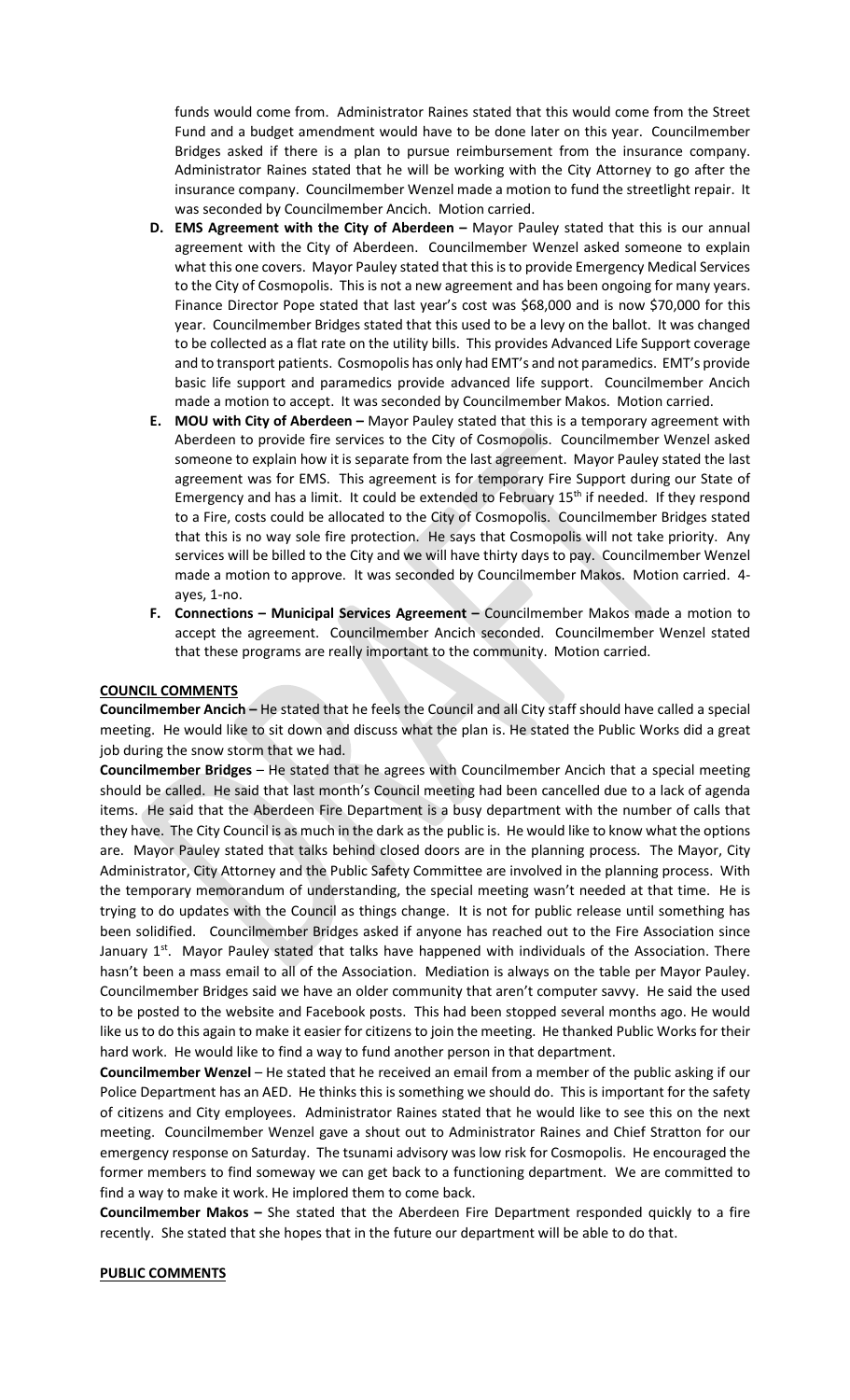**Carl Sperring** – He gave kudos to the Public Works department for their hard work during the snow event. He asked what the extension would be for the agreement with Aberdeen. Mayor Pauley stated it goes until the end of the month. He thanked Councilmember Wenzel for his comments on AED's. He stated that it is a huge challenge in front of them for the Fire Department.

**Brian Locke, 920 Bell Dr –** He asked if the City had a calendar that lists all the City's meetings. Mayor Pauley stated that for the majority of the year it is the third Wednesday of each month. For budget season, it is the 1<sup>st</sup> and 3<sup>rd</sup> Wednesday of the month. Mr. Locke stated that he sees a rate increase on the current utility bill. Director Pope stated that there was 10 percent increase to cover the increased costs from the City of Aberdeen. We also added the new stormwater fee. Mr. Locke stated that when it is raining hard, he has to clean the storm drain from leaves. He thinks the Public Works crew should check the storm drains.

**Teri Phipps, 804 3rd St** – She is concerned about how the zoom meetings are conducted. She said she can't see who is attending. She believes it is a transparency issue. She stated this was the first time she had seen the announcement without the zoom link. She believes it is critical. She said that eight months ago, the Fire Department put everyone on notice. She is surprised it took this long for planning. She is concerned about the lack of transparency within the City government.

**T. Sorenson, 1333 Altenau** - She asked if Administrator Raines is required to respond to calls since he was named interim chief. She also asked if citizens can become part of the committees that the Council is on. Mayor Pauley stated that there are citizen committees. Mayor Pauley stated that Administrator Raines as Fire Chief is titular only.

**Ashley Arcangel –** She hopes that the City can find a better information tool other than Facebook regarding the Fire Department. She would like a special meeting that would be open to Public Meeting. She wants to know if we have a town hall meeting on the agenda. She stated that her house is on a fire apparatus access road. She stated that she has been told it is not a City street. The City has decided to be hands off.

**Joseph Gebauer –** He congratulated the two new Councilmembers. He thinks it would be good to get AEDs into the police cars.

**Jerry Schreck, 1420 Altenau –** He asked Councilmember Makos if she was awake. He stated she made a statement about responding as quickly as Aberdeen. In the past, they responded to a call for someone that was close to Councilmember Makos. He asked if he was there before Aberdeen. He asked her to think about that. Councilmember Makos stated that she apologizes for yelling and appreciates everything he has done.

**Walter Peterson, 409 Andrews Ave** - He stated that if Darrin fills in as Fire Chief and doesn't respond to call, what are the long-term plans for the Fire department. He stated that this will increase our homeowner's insurance. Mayor Pauley stated that we are in the planning stage.

**Ann Peery** – She welcomed the new Councilmembers. She asked Councilmember Bridges is living in Florida or is he back in Cosmopolis. Councilmember Bridges stated that he would not operate illegally as a councilmember.

**Jim Phipps, 804 3<sup>rd</sup> St** - The Firemen leavings is caused by policies created by the Mayor that they found untenable to them. He wants the firemen back.

**Shelly MacKinder, 1405 5<sup>th</sup>** - She stated that she has two elderly relatives. She has had to use the Fire Department for chimney fires and her elderly parents have called probably 10 times. We are second rate to Aberdeen. We need to fix this now.

**Kim Lively –** She agreed with the previous lady. Her parents are living with her and the Fire Department has saved her step-father's life on at least two occasions.

**Cheryl Turner, 825 2nd St –** She asked how many volunteers were working in town besides Jerry Schreck. She said if there weren't any, we would have had to rely on Aberdeen anyway. Councilmember Bridges said the Fire department always responded to calls twenty-four hours a day. We mutual aided all surrounding agencies. They have gone as far as Ocean Shores and Montesano due to mutual aid agreements.

**TS –** She asked if Aberdeen Fire De3partment is not available to respond to a call in Cosmopolis, what happens. Mayor Pauley stated that we have mutual aid agreements with multiple agencies. There would be an agency that would respond. Residents do have coverage.

**Billi Newton, 1314 Bell Dr –** She thinks this would be a good time to get a town hall meeting. She stated it could be held at either the Fire Hall or the School. This would be a good time to have a town hall meeting so that citizens questions can be addressed. She stated that the men that came to her house from the Cosmopolis Fire Department were phenomenal. She stated that Aberdeen didn't listen to her.

**Steve Davis –** He stated that he appreciates the citizens chiming in this evening. He said that is Mayor Pauley stepped down tomorrow, we would have a full fire house with a group willing to serve. We would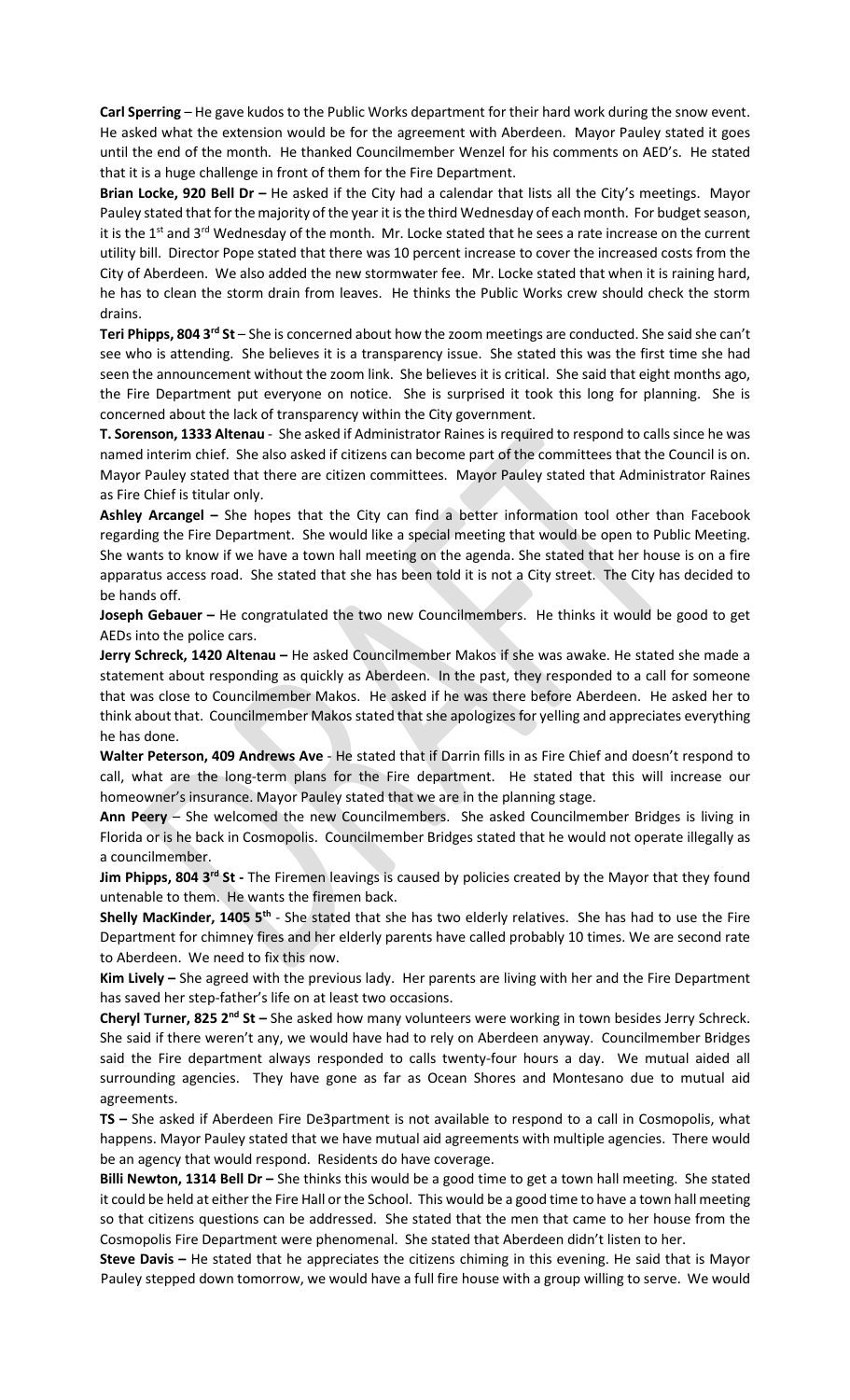have a waiting list. As far as AED's, we had them in police cars with Eisenhower was chief. Ultimately, Mayor Pauley danced around the issues of the Fire Department. He asked the Mayor to step down today.

### **Chat Messages**

00:27:01 Rob Richards: Rob Richards District Representative Rep. Derek Kilmer 202.695.6610 Rob.Richards@mail.house.gov

Sign up for our newsletter: https://kilmer.house.gov/contact/newsletter-subscription

For help with a federal agency:

community unlike the Mayor.

https://kilmer.house.gov/helping-you/help-with-a-federal-agency 00:28:31 w oliver: Thanks for the ? Casey 00:57:34 TS: Has Mr. Raines been trained in all aspects of fire fighting, EMT etc, like what the volunteers are required to have? 00:59:14 Mr. Lamb: There is NO firefighting qualifications on file with the state. This can also lead to the state level being involved thru the Attorney Generals Office. 01:00:03 TS: If he is not qualified then how can he be appointed interm chief? 01:00:23 Mr. Lamb: I would also like to know if he is going to take that position he will need to respond to calls? Putting the city at risk for his lack of qualifications. 01:01:16 PL (they/them): It's inherently dangerous to pretend to have a fire department when you have no firefighters. 01:01:28 Mr. Lamb: He can't be. RCW states he can't be both and by doing this its grounds for recall. 01:01:41 Moto Z (2)rob mcgiveron: how about city workers not doing thier job! they have a volunteer doing there job! 01:01:56 Robinson: Is Mr. Bridges going to live in Cosi?? Heard he took a job in Florida!!! 01:02:22 Moto Z (2)rob mcgiveron: erelavant.. 01:02:51 Mr. Lamb: Thats another point. According to Municipal code we can't even operate a department without the minimum amount of staff. 01:03:03 Robinson: He should live here to represent us!!! 01:04:13 TS: He does live here. 01:04:28 Mr. Lamb: https://app.leg.wa.gov/rcw/default.aspx?cite=35.21.772 01:05:29 Robinson: Hard to do when you work in another State! 01:05:51 Moto Z (2)rob mcgiveron: I work on cosy and my son and family live there! have you asked how the mill owners think about your actions? 01:07:47 Moto Z (2)rob mcgiveron: bring back our firefighters!!! 01:07:51 Robinson: What actions?? just question his position on our city council? 01:08:57 Moto Z (2)rob mcgiveron: and question our city workers...quit covering there inactions!!! 01:09:10 Mr. Lamb: What I don't understand is why the mayor doesn't step down and bring back our firefighters. Restore structure and stop the lack of information and hiding everything 01:09:26 Moto Z (2)rob mcgiveron: amen! 01:10:48 Moto Z (2)rob mcgiveron: it's pretty bad when a volunteer, takes care of our parks as well as he can! 01:12:47 Robinson: The volunteers quit!! The Mayor does have a responsibility to make things happen but they both share a piece of this whole thing!! Replace them all?? No one seems to care about the citizens. 01:14:53 PL (they/them): The volunteers quit after more than 2 years of trying to work with the mayor. The mayor refused to seat the fire fighter's choice for chief. 01:15:38 Billi Newton: When we the citzens are informed about coverage? Not all citizens have facebook. 01:16:43 Robinson: The citizens elected the mayor... the volunteers were just that. 01:17:19 Robinson: the city has to follow certain rules, laws and regulations. volunteers don't... 01:17:36 TS: The volunteers have been here many many years and they truly care about our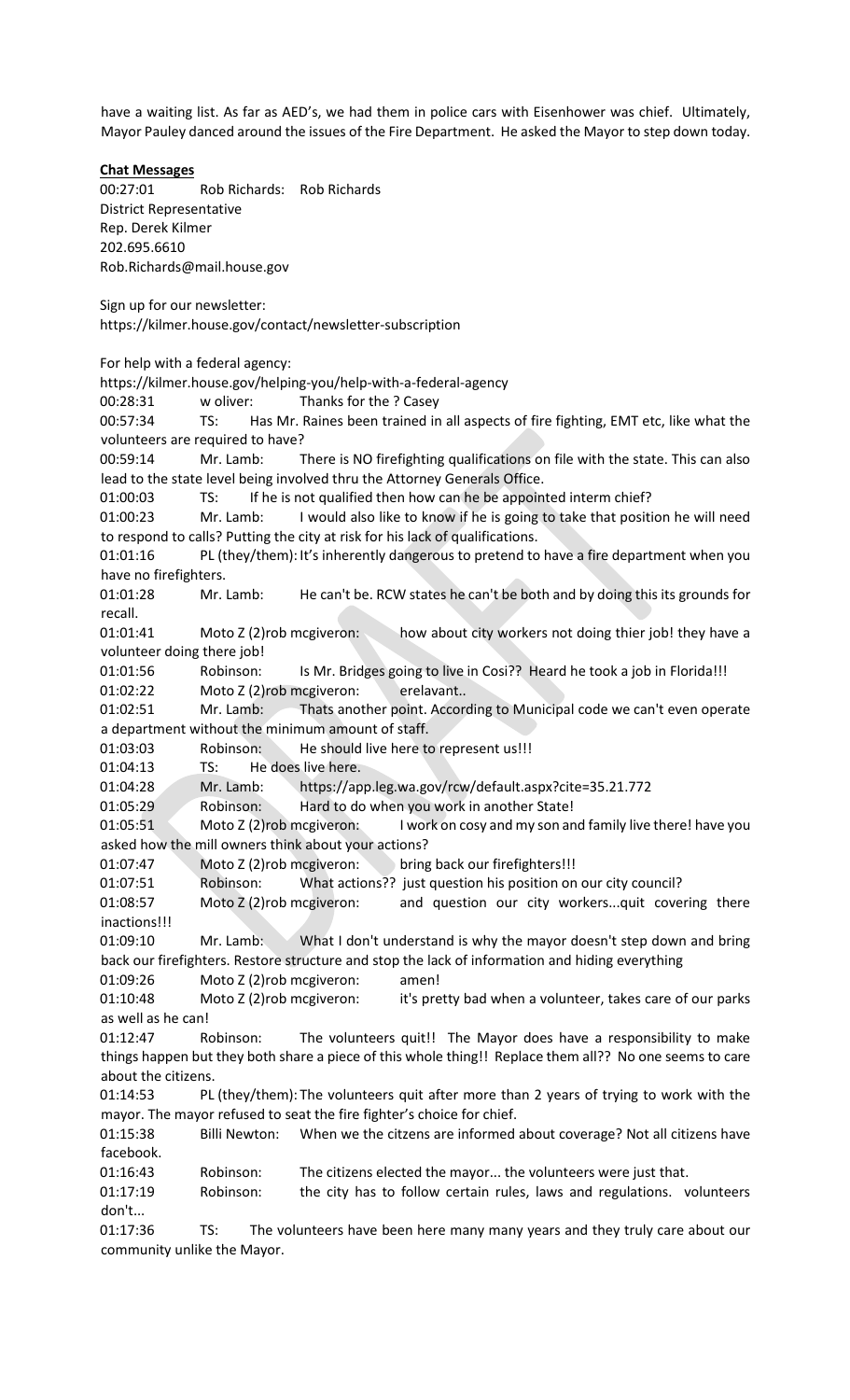01:17:51 Mr. Lamb: So where is all this money coming from to pay Aberdeen? When we can't even pay for our department. 01:19:04 Robinson: I will disagree with that characterization but understand.... everyone that has lived here for any length of time cares for the community!! 01:20:20 TS: Agree 100% Jim!! 01:21:00 Mr. Lamb: This all falls on transparency. Each member should stand for their own decisions and take any repercussions from them. 01:21:49 Robinson: Agree Mr. Lamb.. 01:21:58 TS: There needs to be 100% transparency from the mayor and council to the citizens of Cosmopolis. 01:22:41 PL (they/them): Talks are in the planning process? What other priorities does the mayor have? A street light? This is the biggest public emergency in Cosmopolis for a very long time. You need to ask yourselves why he won't negotiate and compromise. 01:22:45 Robinson: An d the fire fighters!!! 01:23:09 Mr. Lamb: So no one knows whats going on EVEN the council. As citizens we should not stand for this. Let alone with the state of emergency states its required by law. 01:23:47 PL (they/them): He's on a power trip. There is no need for that secrecy. The public deserves to know. 01:23:47 Mr. Lamb: We are all in the dark!!! 01:24:12 Mr. Lamb: Recall is where we have to go I guess. 01:24:39 PL (they/them): Cosmopolis needs a mayor we can trust. Kyle Pauley is not that person. 01:24:40 Robinson: Understand... no one is telling the whole story for either side!! 01:24:54 w oliver: This mayor is amazing in his power trip. 01:24:56 Billi Newton: Mr. Lamb, you are correct. The citzens need to know if we are safe and covered. We 01:25:05 Nancy Schreck: So the citizens and the council are all on a need to know basis on the issue of the fire department?? We the citizens deserve a better mayor!!! 01:25:33 Billi Newton: We do deserve better. 01:25:53 Robinson: Then someone run for the office... be part of the solution not the problem. 01:25:54 Billi Newton: I want my rescuce team back. 01:26:14 Mr. Lamb: Sign and share the Petition and get this going. 01:26:18 Mr. Lamb: https://chng.it/hkKjKYj9Nc 01:27:09 TS: Why can you not use the auditorium at the Cosi school for meetings, there is plenty of room to social distance 01:27:29 Billi Newton: I did sign but I think we need a paper one signed for all not techie people 01:27:56 Robinson: Aren't you the place that has the chickens, goats, and rotting pumpkins. Been cited but still don't follow the laws?? 01:28:27 Mr. Lamb: We need a committee and get people active to do that. 01:28:40 Billi Newton: are you talking to? 01:29:13 Mr. Lamb: They are talking to me without know ANY of the situation. 01:29:14 Robinson: 724 Stanford Dr. 01:29:23 TS: Regardless of the cost of an AED, it CAN save a life 01:30:51 Billi Newton: This meeting has nothing to do with chicken or pumpkins. Let's stay focused. WE NEED OUR FIRE/AID BACK. 01:31:27 Mr. Lamb: PS: cited and dropped due to the city overstepping their bounds. That should say something. Again another reason we need change in the administration. 01:32:40 PL (they/them):Why does the mayor need to negotiate with the firefighters? Can't the city manager take charge of that? 01:33:16 PL (they/them): The council can pass an ordinance that changes how the fire chief is appointed or elected. 01:34:18 Mr. Lamb: If you read the documents they will not return under the current Mayor. He has to go. His power trip is evident and he's ruined his relationship with them. 01:34:42 PL (they/them): And how much is that going to cost Cosmopolis? Remember, whenever they respond, the city will have to pay. 01:46:22 Billi Newton: open opportunities should be posted to the public. 01:47:22 Teri Phipps: A town hall meeting is a great idea! 01:47:23 TS: Town Hall meeting is an amazing idea!! Let's get this going! 01:47:38 Billi Newton: It is a great idea.. 01:51:18 TS: Citizens!!!

There is a petition to Recall the Mayor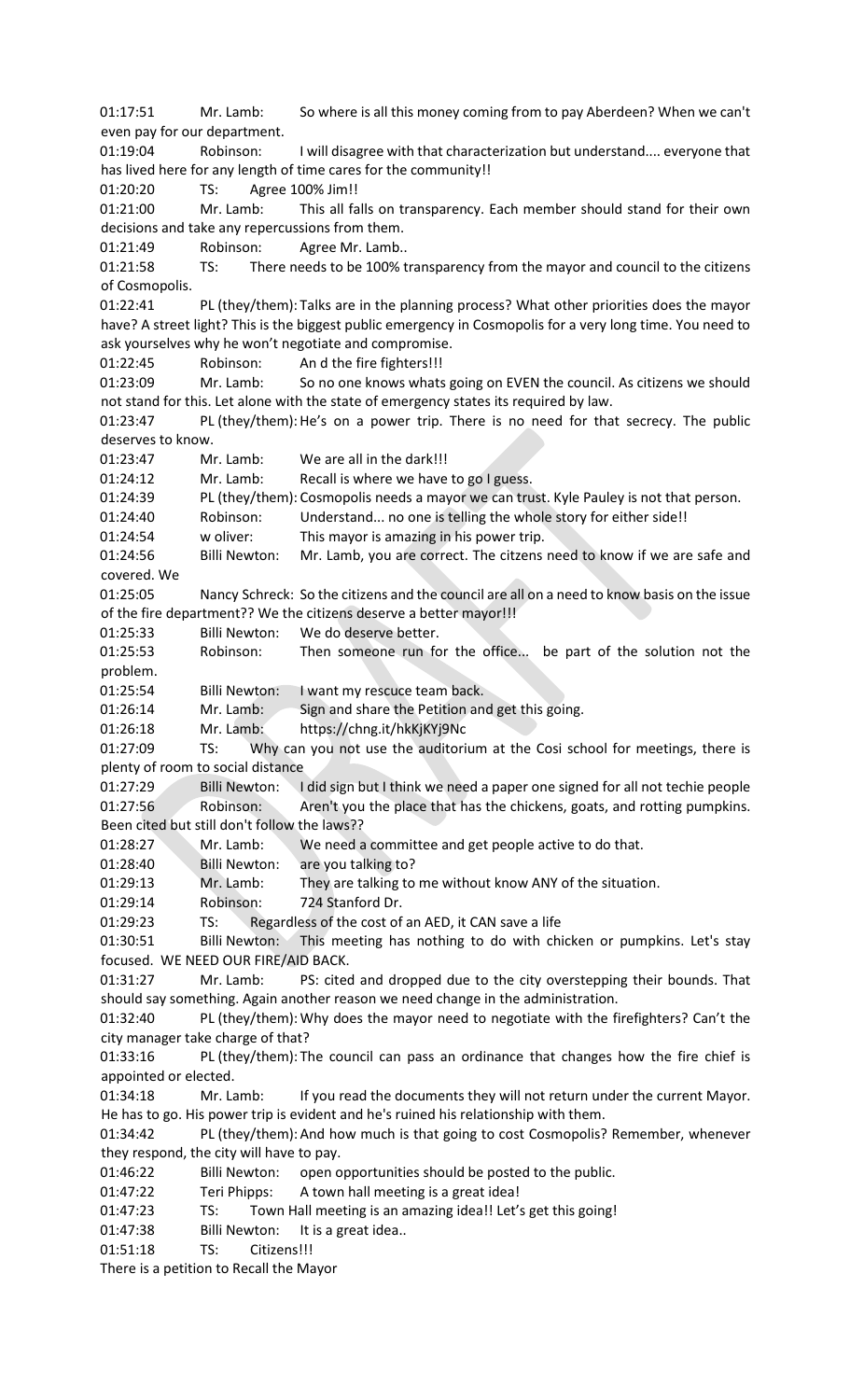You all should sign 01:52:04 TS: Candice you need to resign. 01:52:38 PL (they/them): Candice Makos is so rude to other council members and the public. 01:53:30 TS: Yes she is! She is in a public office position, you would think she would be respectful to others 01:54:12 Billi Newton: She has been rude like this for as long as I have been here. Not as long as many of you but these issues are important to me. 01:56:27 Mr. Lamb: Its important to all of us. We as the people who employ them need to take action. They need to remember they work for us and not giving us answers isn't how things work. 01:57:50 Moto Z (2)645643: omg..grow up. if you can't be adults. go away 02:03:01 PL (they/them): 127 years of continuous, community-serving volunteering. Kyle Pauley is responsible for this crisis. And he has no plan. 02:04:39 Billi Newton: We need a town meeting ASAp 02:05:16 PL (they/them): All first responders are stretched thin with COVID now - I pray that none of us has a problem. 02:05:23 Kim Lively: Aberdeen & Hoquiam Fire Departments/EMTs are already stretched thin. We cannot rely on them to respond quickly. This situation is absolutely inexcusable. 02:05:28 Donna: Thank you Cody. 02:05:28 TS: Seconds count during a fire or medical emergency! 02:05:36 TS: Thank you Cody 02:06:18 Ashley Arcangel: The citizens demand a public meeting for fire department planning. 02:06:37 PL (they/them): https://www.cosmopoliswa.gov/city-council.html 02:06:44 Robinson: With everyone quitting here we have nothing!! good luck... 02:07:04 TS: Lions club too 02:07:21 TS: Honest answers for that matter! 02:08:11 Teri Phipps: We can do a town meeting online as long as people can be seen and heard. 02:08:45 TS: Yes you can do one via zoom 02:09:42 Robinson: Where was all this compassion and concern?? The citizen volunteers QUIT!! great job. Stay and work it out or quit complaining. Be adults!! 02:09:58 Kim Lively: Agreed. We are in desperate need of a town meeting. The mayor isn't answering any questions at all, which reflects extremely poorly on him. 02:10:14 Teri Phipps: Applause! 02:10:24 Kim Lively: I get the feeling he doesn't understand or care that our lives are at stake! 02:10:46 TS: YES!! Steve you are so right! Thank you 02:11:33 Billi Newton: You go Steve.. 02:11:36 Kim Lively: STANDING OVATION. Thank you, Steve. 02:11:45 Rick Sangder: what a joke 02:11:48 Nancy Schreck: Thank you Steve! 02:11:52 Robinson: And neither is Mr. Bridges or any of the other fire fighters... check the facts and both parties are at fault for this situation and they both need to grow up!! 02:11:54 TS: The mayor does not give two shits about our community! What's it going to take the loss of life and a lawsuit for him to step down???? 02:11:57 Rick Sangder: wake up 02:12:05 Rachel Johnson:Thank you Steve!

Mayor Pauley adjourned the meeting.

\_\_\_\_\_\_\_\_\_\_\_\_\_\_\_\_\_\_\_\_\_\_\_\_\_\_\_\_\_\_\_\_\_\_\_\_\_\_

Finance Director

\_\_\_\_\_\_\_\_\_\_\_\_\_\_\_\_\_\_\_\_\_\_\_\_\_\_\_\_\_\_\_\_\_\_\_\_\_\_\_\_\_\_\_

Attest:

Mayor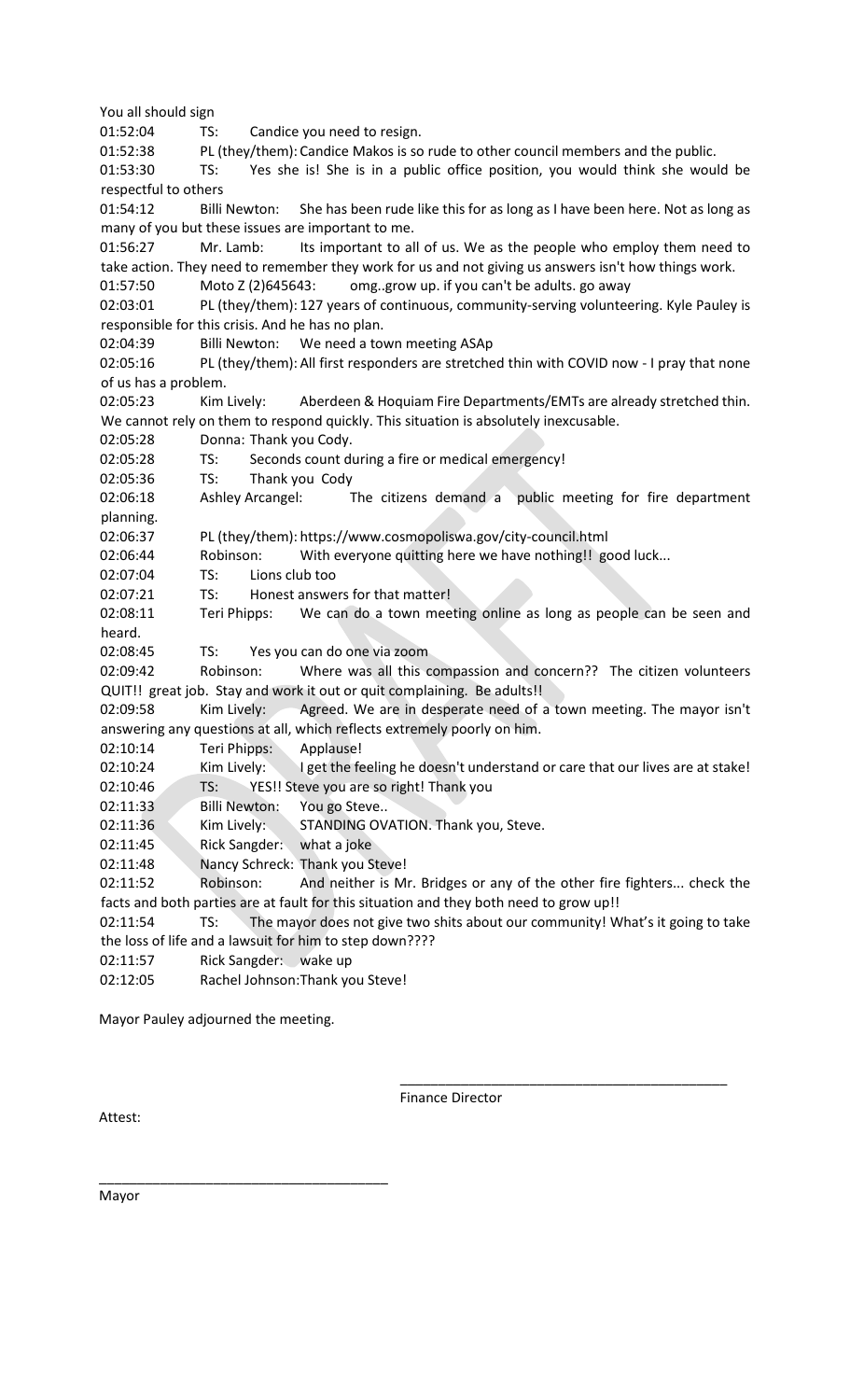**DARRIN C. RAINES CITY ADMINISTRATOR**



PHONE (360) 532-9230 FAX (360) 532-9215 WWW.COSMOPOLISWA.GOV **EMAIL:DRAINES@COSMOPOLISWA.GOV**

February 14, 2022

RE: February 16, 2022, Council Report

**Item 1)** *Mill Creek Multi Objective Plan-* I recently met with staff from the Flood Authority as well as members of the Flood Authority Projects Committee, and staff from the cities of Aberdeen and Hoquiam to discuss opportunities for us to update or create Comprehensive Stormwater Management Plans. We are all looking to do this together at the same time as all three cities currently have storm water projects or studies getting ready to begin.

A few the reasons this could be mutually beneficial are:

- 1. The cities of Cosmopolis and Aberdeen both have stormwater that flows into Mill Creek, and collaboration between our cities will help both of us in producing solutions to better control the flooding in the lower reaches of Mill Creek.
- 2. Both Aberdeen and Hoquiam currently have stormwater pumps. Cosmopolis may upon the completion of the Mill Creek Multi Objective Plan determine that pumps are necessary as part of our flood control remediation efforts.
- 3. Completion of Comprehensive Stormwater Management Plans would determine future projects in the three cities that could provide economy of scale if we can produce prioritized lists to submit to the Flood Authority Projects Committee for future funding.
- 4. Submitting for funding from the Flood Authority for the 3 Comprehensive Stormwater Management Plans together will highly improve our chances of these plans being fully funded.
- 5. All three cities use the same Consulting Engineering Company that can help design projects that are mutually beneficial, allowing for opportunities to cosponsor projects that can increase our opportunities for funding.

**Item 2)** *Public Safety Committee-* The Public Safety Committee has met several times since our last meeting concerning the status of the Fire Department. Some things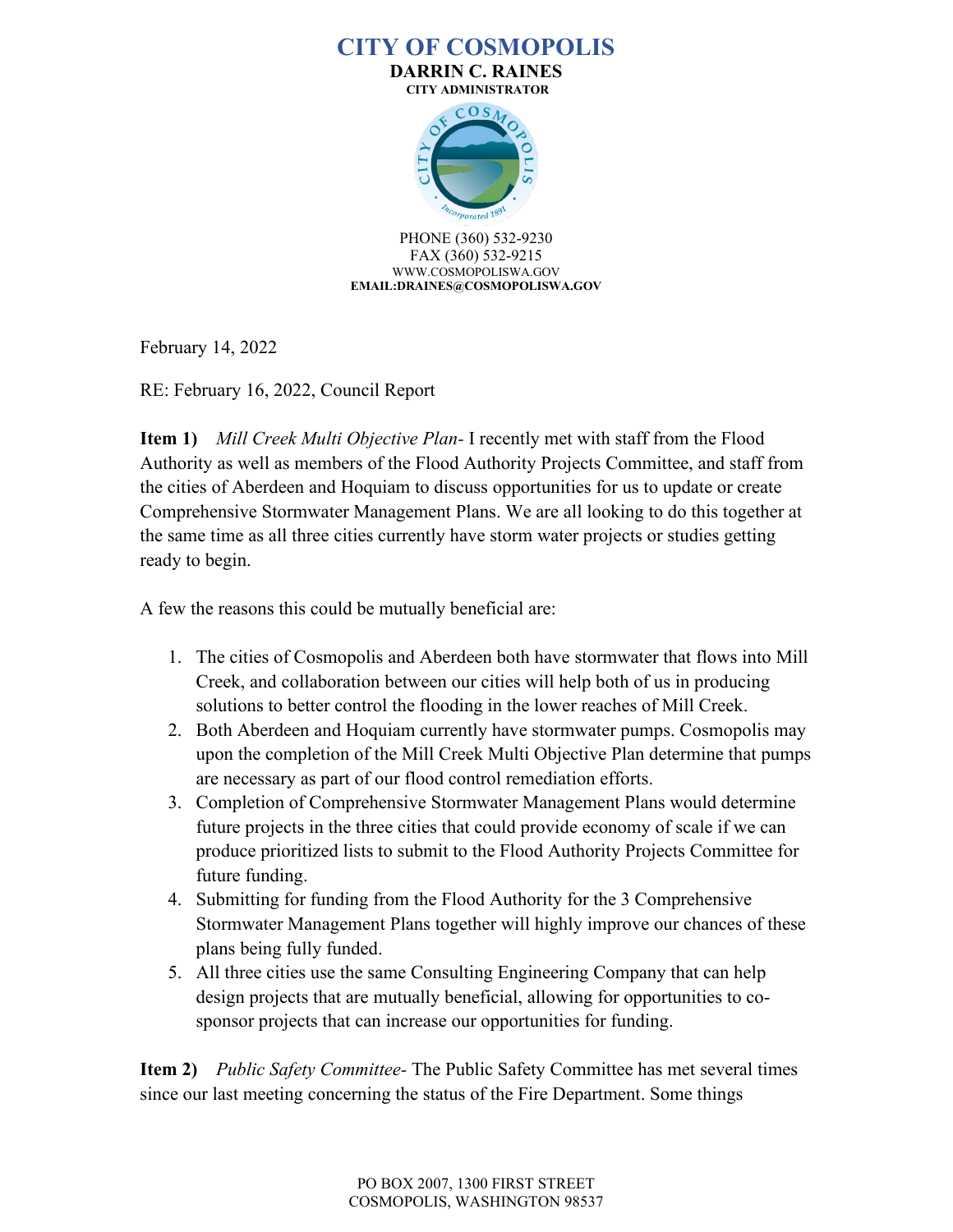discussed were the hiring of a part time Fire Chief, recruitment of volunteers, and the status of the MOU with the City of Aberdeen for temporary fire protection.

Items that would need to be approved by the full City Council before a Chief can be hired, is the approval of the expenditure for a Chief and compensation, and approval of a Job Description for a Chief. These items will be on the agenda for council consideration.

**Item 3)** *New Municipal Building-* We finally have a bid opening date for the new Municipal Building. The date is Wednesday March 30<sup>th</sup> at 2:00 PM in City Hall.

Sincerely,

.

## **Darrin C. Raines**

Darrin C. Raines City Administrator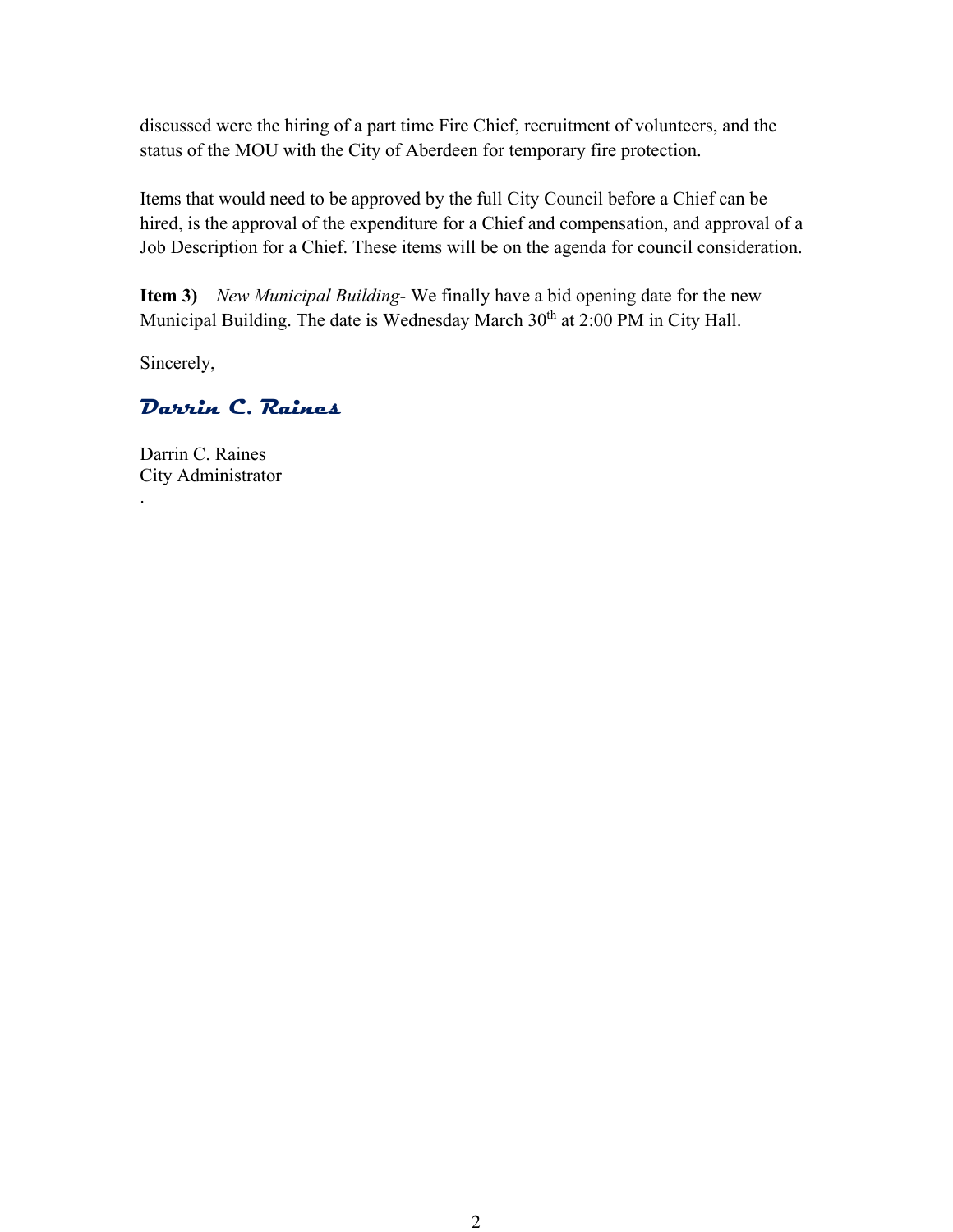# **A Proclamation naming March 2022 as;**

# **American Red Cross Month**

In times of crisis, people in the City of Cosmopolis come together to care for one another. This humanitarian spirit is part of the foundation of our community and is exemplified by American Red Cross volunteers and donors.

In 1881, Clara Barton founded the American Red Cross, turning her steadfast dedication for helping others into a bold mission of preventing and alleviating people's suffering. Today, more than 140 years later, we honor the kindness and generosity of Red Cross volunteers here in Cosmopolis, who continue to carry out Clara's lifesaving legacy. They join the millions of people across the United States who volunteer, give blood, donate financially or learn vital life-preserving skills through the Red Cross.

In Cosmopolis,, the contributions of local Red Cross volunteers give hope to the most vulnerable in their darkest hours — whether it's providing emergency shelter, food and comfort for families devastated by local disasters like home fires; donating essential blood for accident and burn victims, heart surgery and organ transplant patients, and those receiving treatment for leukemia, cancer or sickle cell disease; supporting service members and veterans, along with their families and caregivers, through the unique challenges of military life; helping to save the lives of others with first aid, CPR and other skills; or delivering international humanitarian aid.

Their work to prevent and alleviate human suffering is vital to strengthening our community's resilience. We dedicate this month of March to all those who continue to advance the noble legacy of American Red Cross founder Clara Barton, who lived by her words, "You must never think of anything except the need, and how to meet it." We ask others to join in this commitment to give back in our community.

NOW, THEREFORE, I, Mayor, of the City of Cosmopolis, by virtue of the authority vested in me by the laws of Cosmopolis the the State of Washington, do hereby proclaim March 2022 as Red Cross Month.

Now, therefore, I, Kyle Pauley, by the power vested in me as Mayor of the City of Cosmopolis, Washington, do hereby proclaim March 2022 as;

# **American Red Cross Month**

<sup>12</sup>Corporated 1891

and encourage all citizens to reach out and support its humanitarian mission.

Kyle Pauley Mayor - City of Cosmopolis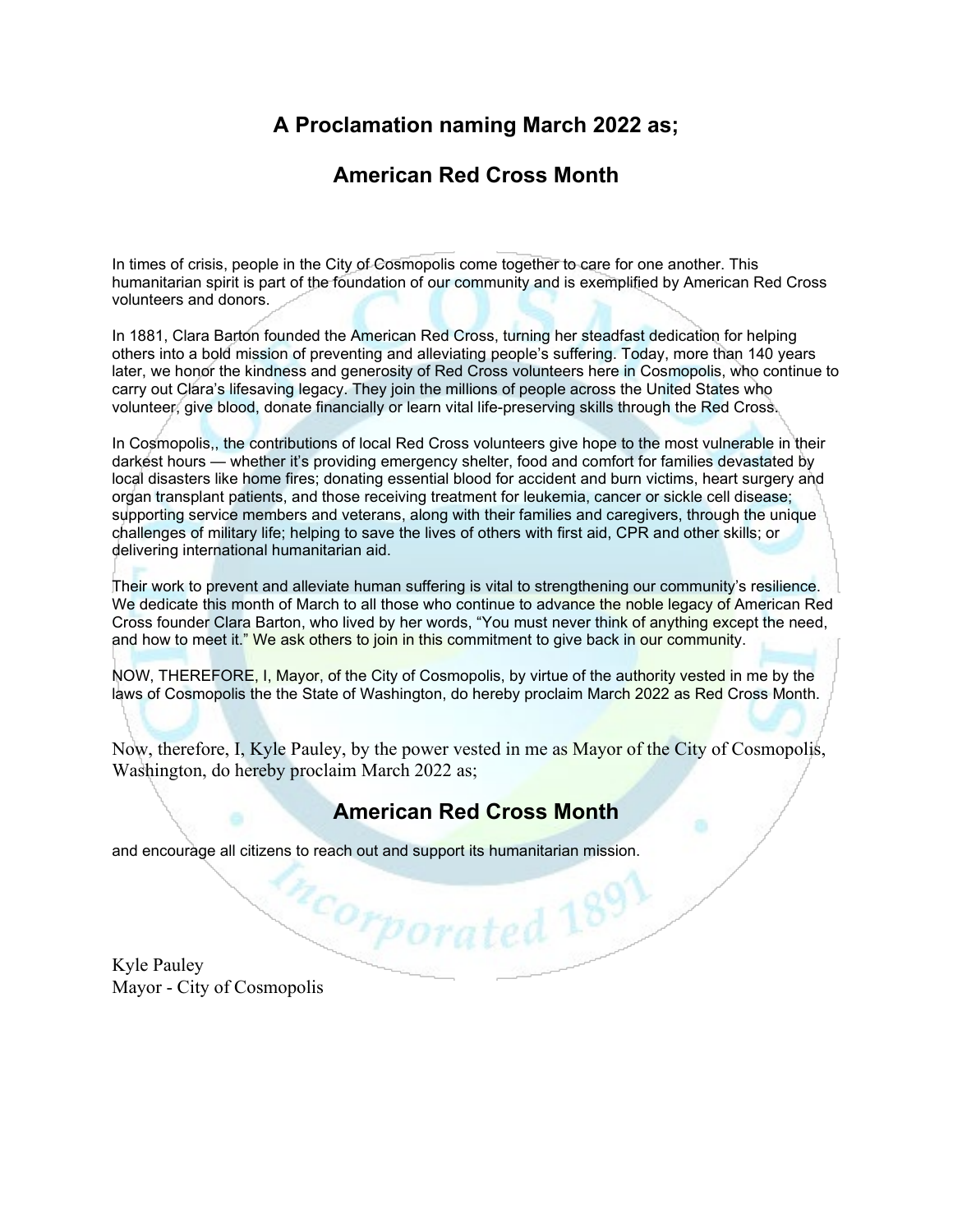## **Fire Chief**

Job Description

### **PURPOSE OF THE POSITION**

The fire chief is responsible for administration, organization, and direction of the volunteer fire department to ensure that loss of life, property, or injury because of fire or emergency services is prevented and or minimized.

### **SCOPE**

The fire chief reports to the City Administrator. He or She is responsible for directing the activities of the fire department and is the sole authority and command at the scene of a fire. The fire chief is responsible for directing all volunteer firefighters and ensuring that firefighters have adequate training. The fire chief is responsible for ensuring that firefighting equipment is monitored on a regular basis and is in good working order. The fire chief will develop all policies and procedures concerning fire fighting in accordance with municipal ordinances, state law, and NFPA regulations. Providing adequate fire services will enhance the safety of residents and may prevent or reduce unnecessary injury, loss of life or damage or destruction of property as a result of fire or emergency services.

### **RESPONSIBILITIES**

- 1. Develop, review, and implement all firefighting policies and procedures in accordance with municipal ordinances, state law, and NFPA regulations. Main Activities:
	- Establish appropriate firefighting techniques.
	- Plan firefighting strategies
	- Communicate with the Public Safety Committee
	- Ensure firefighting policies and procedures are strictly adhered to.
	- Make recommendations on changes to fire department related city codes.
- 2. Recruit, train and direct the activities of volunteer firefighters to ensure that trained fire fighters are available in the event of a fire. Main Activities:
	- Recruit and train volunteer firefighters
	- Ensure a high level of morale among firefighters
	- Facilitate the training of volunteer firefighters
	- Evaluate the performance of firefighters
	- Discipline and or dismiss firefighters if necessary
- 3. Inspect firefighting equipment to ensure appropriate equipment is available as required Main Activities:
	- Inspect fire apparatus on regular basis
	- Inspect firefighting equipment on a regular basis
	- Make recommendations on the replacement and or repair of equipment.
	- Make inspections of places of business to ensure compliance with codes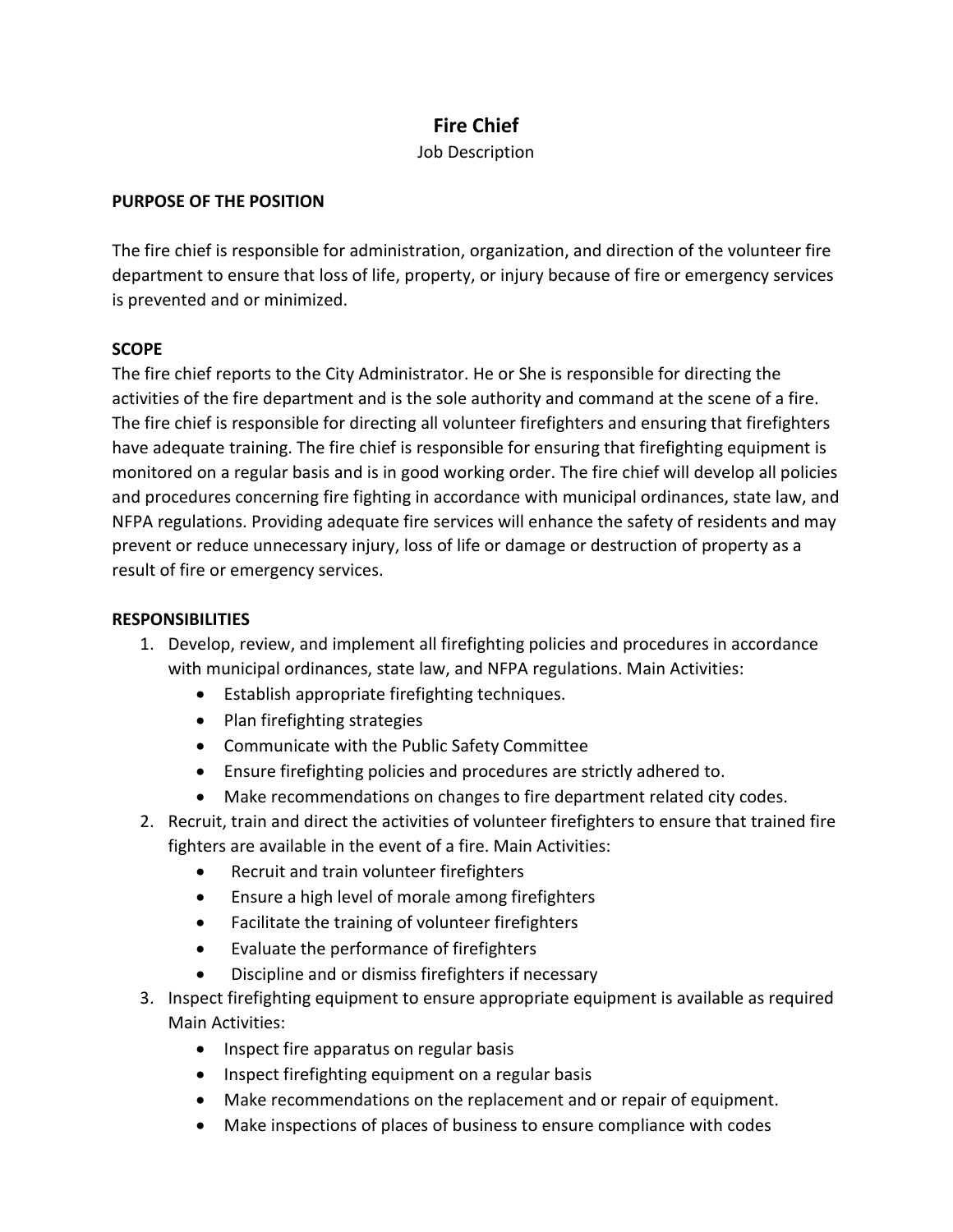- 4. Acts as incident commander in the event of a fire to ensure a safe, effective, and controlled response. Main Activities:
	- Ensure effective command and control techniques are in place at the scene of a fire
	- Oversee all decisions from command staff concerning the appropriate response to and method fighting a fire
	- May direct all activities at the scene of a fire when present
	- Ensure that firefighters are responding in a safe and appropriate manner
- 5. Complete administrative tasks as required. Main Activities:
	- Maintain records on incident response, injuries, and loss of property
	- Prepare reports on all areas of firefighting
	- Monitor the Fire Department budget, work with the Finance Director and Public Safety Committee on developing the annual budget.
	- Implement fire prevention education and awareness programs.
	- Coordinate with local and regional departments on items such as mutual aid, training, grants, studies, planning, etc.
- 6. Perform other related duties as required by the mayor.

## **KNOWLEDGE, SKILLS AND ABILITIES**

## **Knowledge**

Must have proficient knowledge in the following areas:

- Firefighting techniques and methods
- Command and control techniques
- Fire Investigation and evidence gathering techniques
- Firefighter training programs
- Training techniques and methods
- Firefighting public education and awareness programs
- Public safety theories and methods
- Emergency response techniques
- Emergency procedures, emergency first aid, CPR and EMT
- Volunteer training programs, development, and recognition

## **Skills**

Must be able to demonstrate the following skills:

- Leadership skills including the ability to take full command at the scene of a fire
- Analytical and problem-solving skills
- Decision making skills
- Effective verbal and listening skills
- Ability to deal effectively with people in difficult situations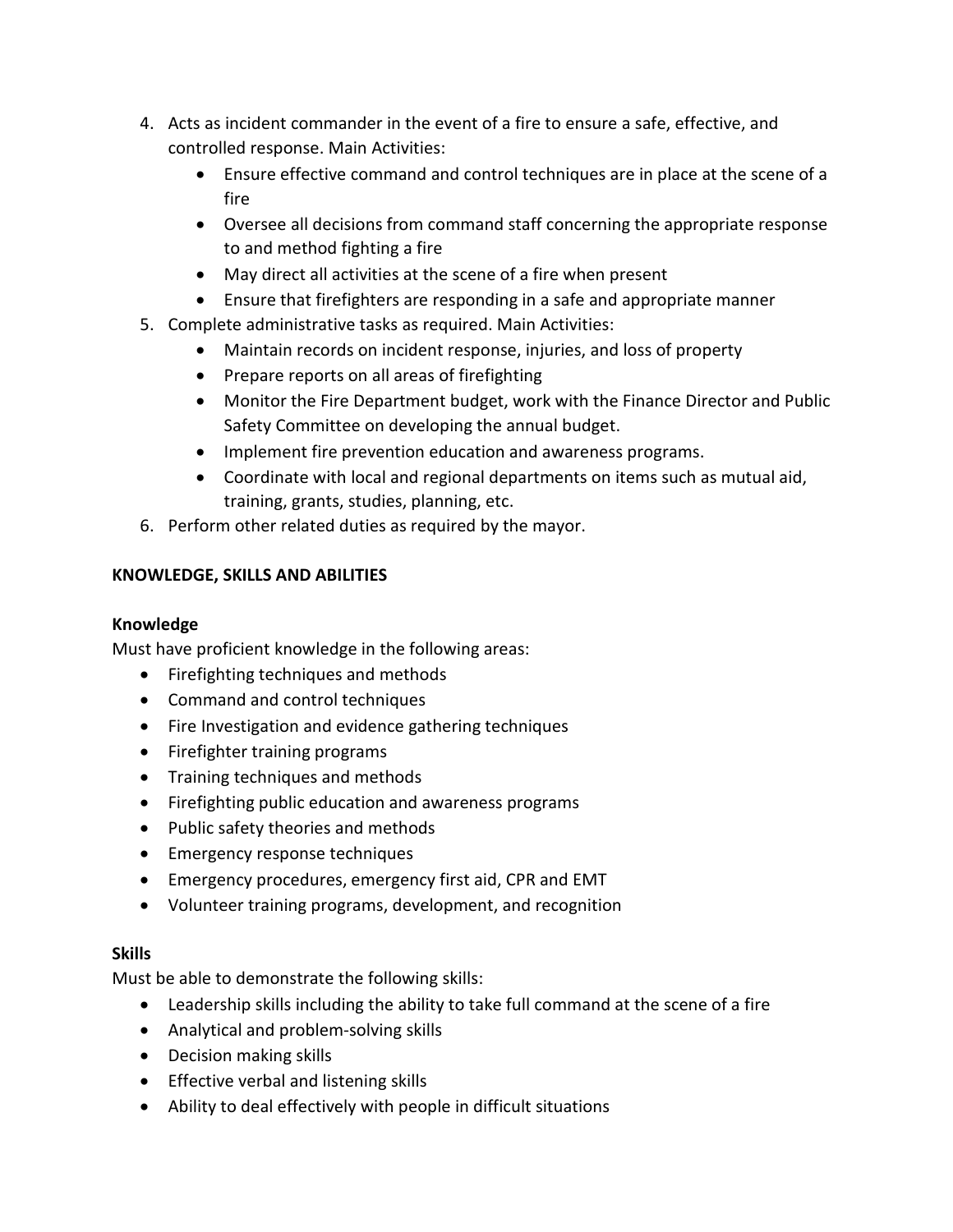- Effective written communication skills including the ability to prepare reports and correspondence.
- Effective public relations and public speaking skills
- Stress management skills
- Time management skills

### **Personal Attributes**

Must demonstrate the following personal attributes:

- Maintain Standard of conduct and be respectful
- Possess cultural awareness, sensitivity, and be flexible
- Demonstrate sound work ethics, be consistent and fair

### **WORKING CONDITIONS**

- The fire chief may be involved in physically draining and exhausting activities, which may include taking command of a fire scene, participating in emergency response situations, and being involved in physically dangerous situations.
- Carrying heavy firefighting equipment while climbing ladders and going through buildings
- Will be exposed to inclement weather conditions
- Will be exposed to noxious smoke and fumes as a result of fire
- The fire chief will have to manage a number of people and projects at one time
- The fire chief will be exposed to environments that are dangerous, busy, noisy, and will need excellent organizational and time and stress management skills to complete the required tasks
- The fire chief will require very high levels of concentration during a firefighting event
- The fire chief will experience very high levels of mental and emotional stress caused by the requirement to fight fires in an effective manner, the requirement to maintain absolute control in dangerous and hectic situations and by the possibility of loss of life, injury and property.

### **MINIMUM REQUIREMENTS**

- This position will report directly to the City Administrator and the Public Safety Committee. As part of our requirement to have a strong team approach, this position must be able to collaborate with other city departments and department heads.
- Possession of High School Diploma or GED
- At least 5 years as a paid or volunteer firefighter including 2 years as an officer, such as Lieutenant, Captain, Deputy Chief, or Chief. *(Other training or education may be considered instead of this requirement)*
- Must be certified as a firefighter 1 and EMT, or the ability to acquire within 1 year
- Must be able to successfully complete a six (6) month probationary period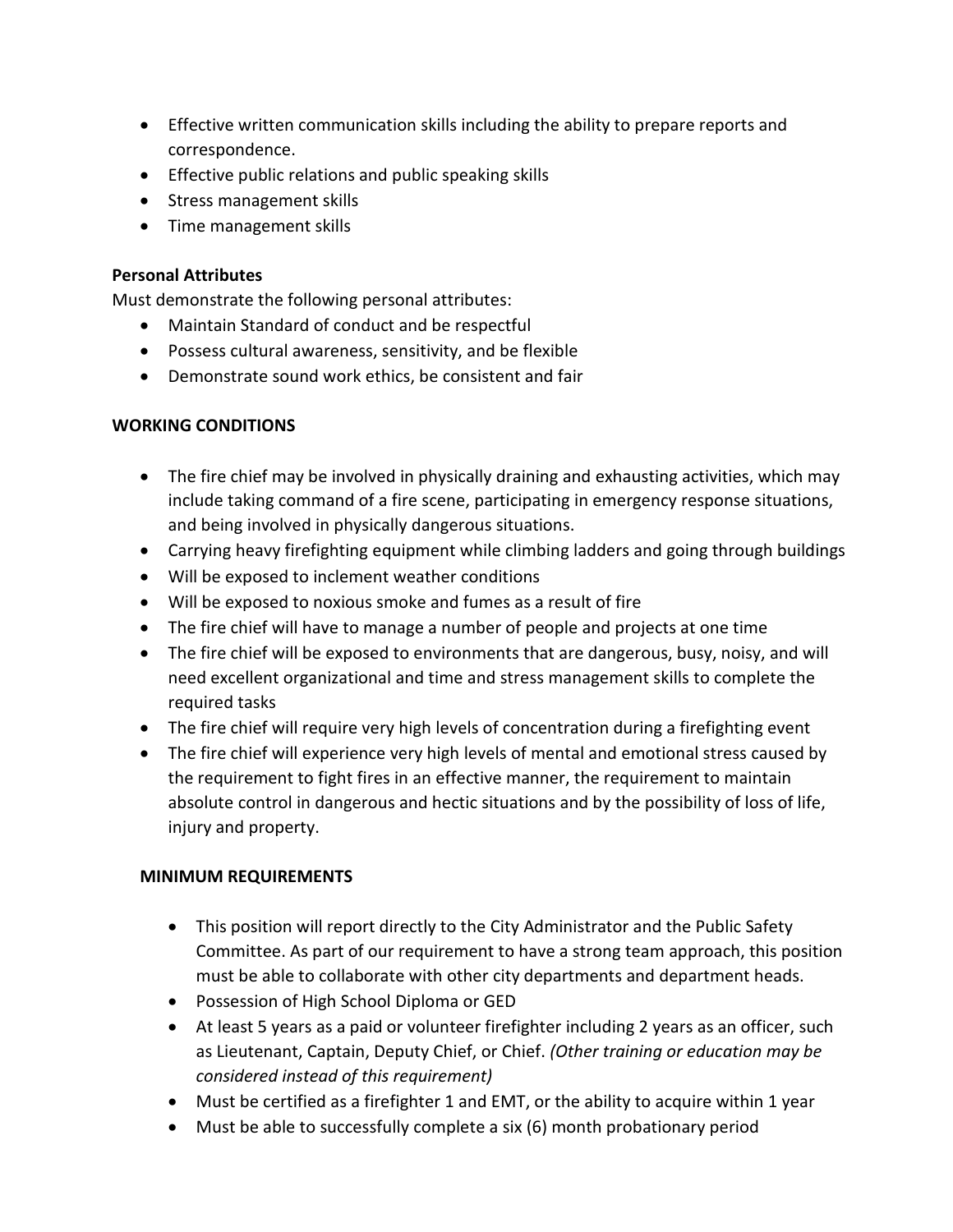- Must possess and maintain a valid Washington State Driver's License
- Must successfully pass a background check and drug screen
- Must pass an employee physical by a licensed Dr. in the State of Washington.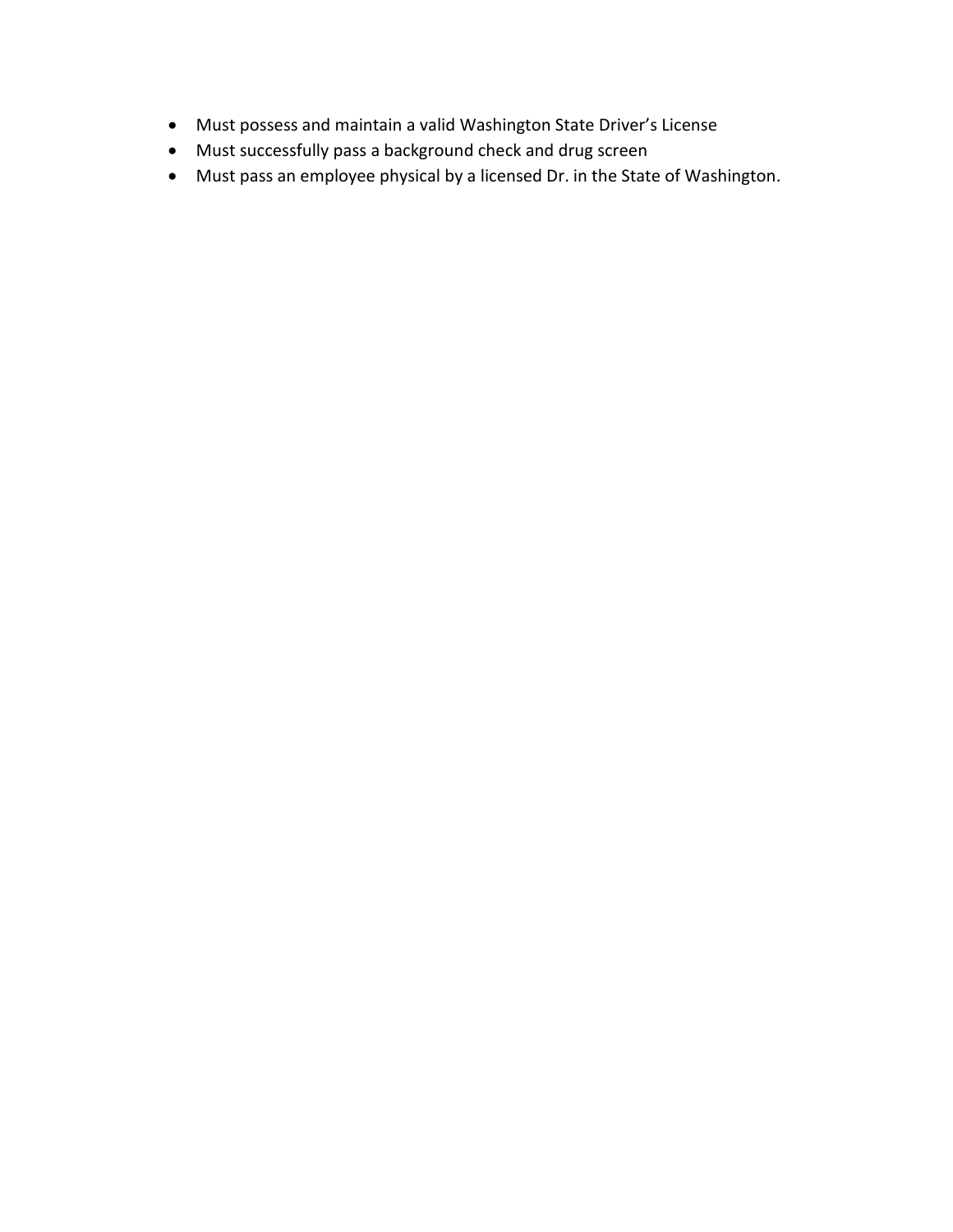## **ORDINANCE NO. 1375**

## AN ORDINANCE PERTAINING TO THE COSMOPOLIS FIRE DEPARTMENT, REPEALING SECTION 2.40.090 OF THE COSMOPOLIS MUNICIPAL CODE.

BE IT ORDAINED by the City Council of Cosmopolis as follows:

**SECTION 1** Section 2.40.090 of the Cosmopolis Municipal is hereby repealed.

PASSED AND APPROVED this 16th day of February, 2022.

 $\mathcal{L}_\text{max}$  , and the set of the set of the set of the set of the set of the set of the set of the set of the set of the set of the set of the set of the set of the set of the set of the set of the set of the set of the

Mayor

 $\mathcal{L}_\mathcal{L}$  , which is a set of the set of the set of the set of the set of the set of the set of the set of the set of the set of the set of the set of the set of the set of the set of the set of the set of the set of

Attest:

Finance Director

I, Julie Pope, Finance Director for the City of Cosmopolis, Washington do hereby certify that the foregoing is a true and correct copy of Ordinance No. 1375 of the ordinances of the City of Cosmopolis, Washington, and that the same was passed regularly and according to law on the  $16<sup>th</sup>$ day of February, 2022.